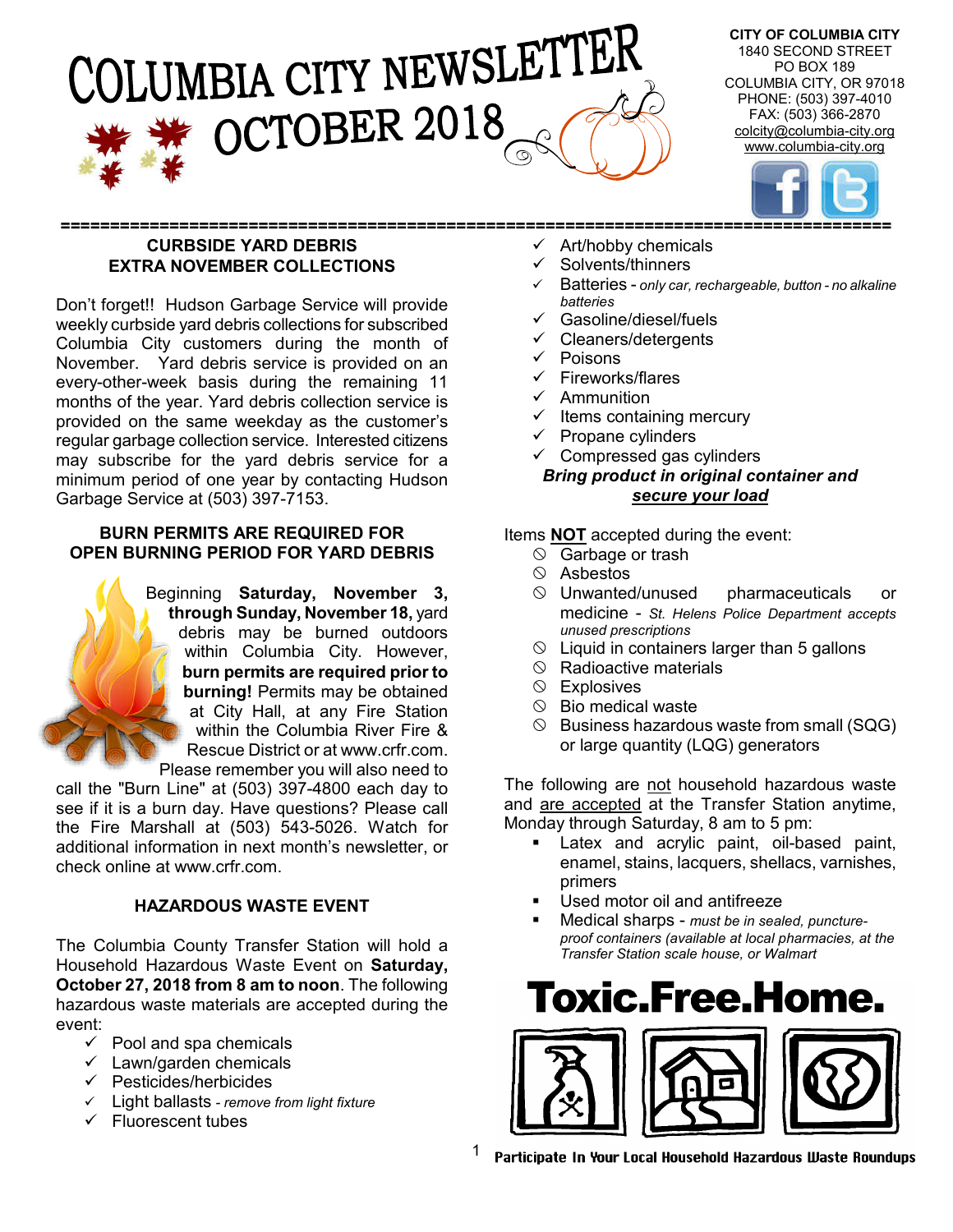

#### **UNWANTED!! FIELD BINDWEED (AKA MORNING GLORY)**

You'll find field bindweed, also known as morning glory, on Oregon's noxious weed list for a good reason! Once established, field bindweed is nearly impossible to fully eradicate. It's an aggressive, invasive perennial plant that out-competes other plants and climbs on fences, structures, other plants, and trees. The roots spread underground, forming dense mats. It reproduces vegetatively from roots, rhizomes, stem fragments, and by seeds that can lie dormant in the soil for up to 20 or more years.

Prevention methods include removing the seedlings before they become perennial plants and produce seeds. Do not dispose of field bindweed in compost piles - it can reproduce from cuttings. Instead, dispose of the plant in your yard debris bin or trash can. Cutting alone will not control this plant and is not recommended. Avoid digging or tilling the soil around mature field bindweed roots - the roots or rhizome fragments left behind may resprout. Repeated hand pulling works eventually, but is highly labor intensive. Smothering the plants with mulch, black plastic or plastic-fiber mats is another option.

#### **DON'T MOVE FIREWOOD! BUY IT WHERE YOU BURN IT!**

#### **Why is moving firewood such a bad idea?** Tree



killing insects and diseases can lurk in or on firewood. These insects and diseases can't move far on their own, but when people move firewood they can jump hundreds of miles. New

infestations destroy our forests, property values, and cost huge sums of money to control.

**How far is too far to move firewood? And what is "local" firewood?** When you hear local firewood, it means the closest convenient source of wood that you can find. That means wood that was cut in a nearby forest, in the same county, or less than 50 miles from where you'll have your fire. As a rule of thumb, buy your firewood where you burn it!

#### **LOST AND FOUND**

A beaded bracelet was found along the river – please contact City Hall if you think it might belong to you.

#### **LIBRARY NEWS**

**Columbia City Celebration:** The Columbia City Celebration was a great success this year. It was a nice day and we were busy all day. We had a lot of help, and managers of the events did a great job. So thank you to everyone who helped, everyone who attended, and everyone who spent money to help support our library!

**Novel Quilters Revealed:** We are reading *Knock Wood,* by Candice Bergen*.* Join us on Wednesday, October 17 at 6:30 pm as we reveal our quilts

based on the book, and start on our next book. We always welcome visitors, and this is the month to visit us and see whether you'd like to join our group.

#### **New Books at the Library:**

We added 36 new books to the library this month! That's a recent low, but other things were going on. Check out the new books shelf at the library! We'll list some new books next month.

**Friends of the Library Membership:** It's time again to join Friends of the Library (FOL). Our FOL group administers the Library, purchases books, pays the utility bills, and in general, makes sure you have a Library! Please support us with your membership, and get involved with the Library!

**Raffle winners 2018:** Congratulations Jo Beckett for winning the beautiful quilt and Julie Badger for the Beach Getaway.

*(Cont.)*

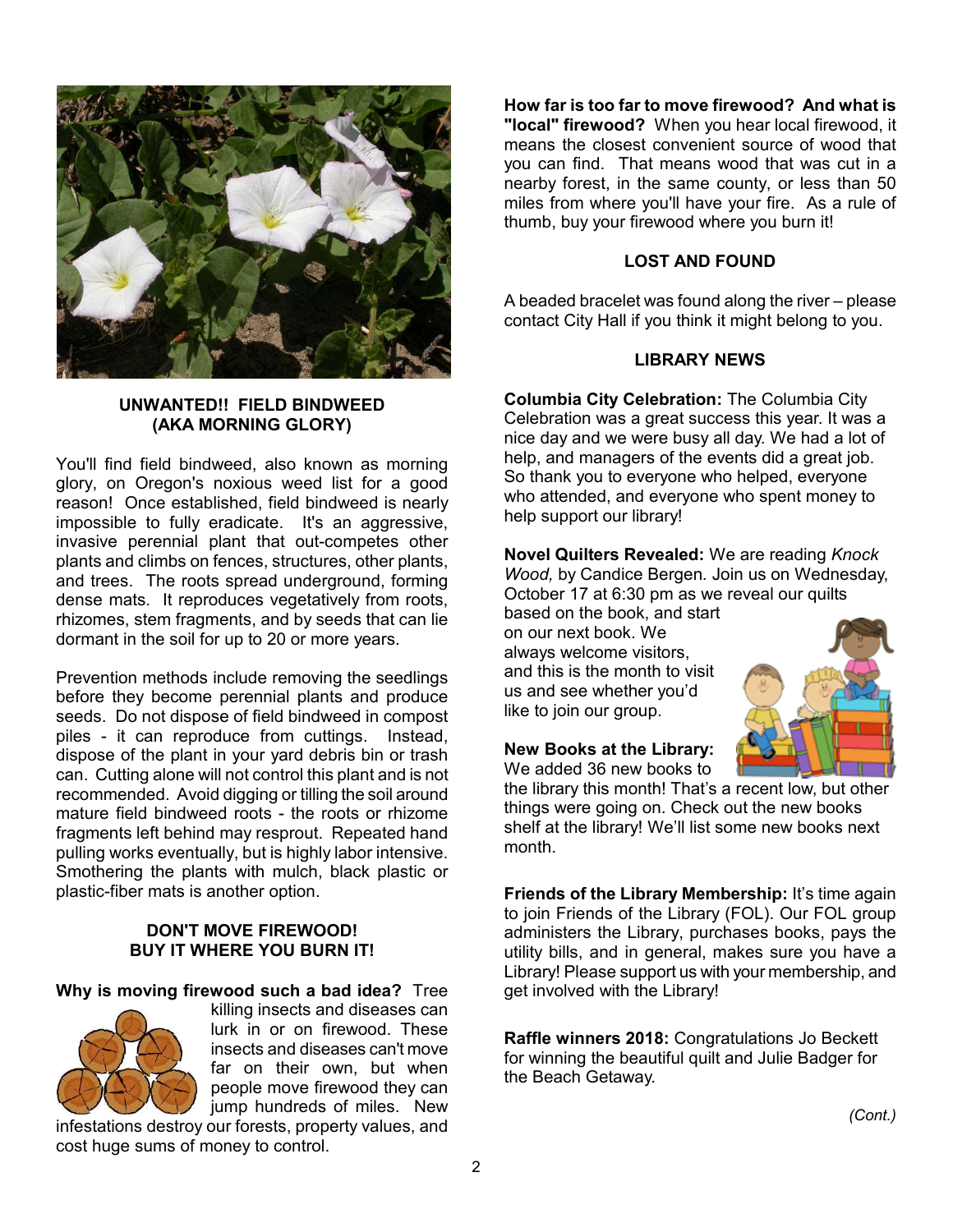#### **LIBRARY NEWS**

*(Continued from page 2)*

**Dolly Parton Imagination Library:** The Community Library is partnering with United Way and other community partners to bring the Dolly Parton Imagination Library to Columbia County. Every child who resides in Columbia County between the ages of birth to five qualifies to receive a free book. The age appropriate books are delivered directly to the child monthly and by their fifth birthday they will have 60 books of their very own. We know that children with books in their home read more often and develop a lifelong love for reading. The cost of the program is \$25.00 per year per child. The program is free to qualifying children. If you would like to enrich young lives you can make a one-time or ongoing donation to: United Way of Columbia County: Dolly Parton Imagination Library, PO Box 538, Rainier, OR 97048. If you have questions or wish to volunteer contact wendywells.sales@gmail.com or kathyebeck@unitedwayofcolumbiacounty.com.

#### **Library Hours:** Monday through Thursday 3-6 pm Saturday 10-2

#### **City Celebration Wrap-Up Meeting**

Monday, October 1, 7 pm **Friends of the Library** Monday, October 15, 6 pm **Novel Quilters** Wednesday, October 17, 6:30 pm **Mystery Book Club** Wednesday, October 31, 7 pm

**Reach our book catalog:** columbiacitycommunitylibrary.follettdestiny.com **Columbia City Community Library** 2000 Second Street/PO Box 189 503-366-8020 ccclibrary@live.com

#### **THANK YOU TO ALL WHO HELPED WITH THE 2018 COLUMBIA CITY CELEBRATION!!!**

*Corporate Sponsors:* Samuel S. Johnson Foundation, St. Helens Community Federal Credit Union, City of Columbia City, St. Helens School District, Dyno Nobel, Starbucks, Dutch Bros. Coffee and Paulson's Printing.

*Show & Shine Sponsors* Alliance Automotive & Exhaust, David's Automotive Inc., Dealers Market LLC, Dutch Bros Coffee, Dyno Nobel Inc., Eaton's Tire & Service Center, Emmert Motors, Gearheads Motorworks, Knife River Corp, Lawrence Oil Company, Les Schwab Tire Centers, Lively Repairs, O'Reilly Auto Parts, Outlaw Automotive LLC, Pacific Stainless Products Inc., St. Helens Auto Body Collision Repair, St. Helens Auto Center, Simon's Auto Restoration & Repair, St. Helens Community Credit Union, Senator Betsy Johnson, Sunset Auto Parts, Inc., Tide Creek Aggregates LLC and Wauna Credit Union

*Show & Shine Volunteers:* Gordon & Gail Thistle, Roger Rombalski, Dan Hiimerson, Carol J. Lee, Simon & Karli Ebert, Roy Reed, Dan Gulliksen, Frank Kossack, Fred Dyson, Jerry Perron, Scott & Christine Downey, Dennis Myers, Jack & Molly Hruska, Joe Kovich, Columbia City Staff and Public Works Department, Lowell Bauer, Rich Mazzella, Tom Hall, Wayne Martin and Cris McMannand.

**Show & Shine Band:** The Decades.

*Silent Auction Donors:* A Better Way Massage, Ace Hardware, Angela Willson, Bamford Bakeshop, Bella Maison, Bonny

Wagoner, Burgerville, Burrito House, Cathy Lundberg, CC Rider, Columbia City City Hall, Colleen Calkins, Dari Delish, Deb Allen, Dianne & Mark Ebert, Eisenschmidt Pool, Family Vision, Fancy Nails, Fastboyz Detailing, Fibers & Stitches, Fultano's, Greg & Pam Weber, Harrington's, Icabods, Jean Lemont, Jilly's, Kim Karber, Konnie Speirs, Kozy Korner, Leahnette Rivers, Lee Phillips, Longfellows Inn, Marian Smith, Maritime Museum, Mark's on the Channel, Martin Kyle Milward, McMenamins, Miyako Restaurant, MOD Pizza, Muchas Gracias, Oregon Trail Lanes, Noi's Thai Kitchen, Pacific Athletic Club, Papa Murphy's Pizza, Pittock Mansion, Pizza Vendor, Rosebud Café, Running Dogs Brewery, Scappoose Xpress Lube/Car Wash, Sheila Bauer, Simm Oriental Cuisine, St. Helens Physical Therapy, Stacey Tinney, Tea Time, The Roof, Top Notch, Warren Country Inn, Wynne Frank and Yankton Store.

*Silent Auction Volunteers:* Sheila & Lowell Bauer, Kim Karber and Kori Woods.

*Advertising and Publicity:* Cathy Lambert, Sharon & Mike Shiel, Cathy Lundberg, Wendy Wells and Mark Ebert. Stacey Tinney for taking photos.

*Book Sale:* Cathy Lundberg, Wynne Frank, Mark Ebert, Doug & Colleen Calkins, Katrina Clift, Percy & Marian Smith, Don & Marcia Parrett, Ris Kauble, Ruth Stellmon, Wendy Wells, Jim & Karen Harvey, Dennis Willson & Angela Willson.

*Raffle Quilt:* Novel Quilters, Columbia River Piecemakers Quilt Guild, Cathy Lundberg and Kathy McNeill.

*Art Show:* Dana & Jim Belisle and members of the Art Guild.

*Lunch and Bake Sale:* Cathy Lambert, Mike, Sharon, Cody, Luna, Cloud & Sam Shiel, Misty Crawford, Keirney Glenn Barham, Cindi & Rich Johnson, Theo & Alayna Stacey and all of the wonderful bakers!

*Vendors/Craft Fair:* Wendy Wells, Katelyn & Addison Wells and Lowell Bauer.

*Kids Zone:* Margaret Barroso, Stan & Cindy Warby, Peggy Batton, Ross Flack, Jeri Bailey, Donny Brooks, Tracy Woods, Suzanna Davis, Crystal & Haley Bump, Melinda Gartman, Karen Brooks and Jeremiah Harrington.

*Breakfast Volunteers:*Jan & John Burdett, Doug Calkins, Karli Ebert, Jessy Johnson, David Markham, Sally Ann Marson, Jessica McGlothlin, Mya O'Brien, Rebecca Pickering & Casey Wheeler.

*Children's Eye Clinic:* Lions Club and Casey Eye Institute were able to provide 17 children with screening.

*Columbia City Booth:* Sue Ziglinski, Nell Harrison and Linda Steimel

*Columbia City Grade School:* Jennifer Vanderschuere, Michelle Haase and Steven Frasen.